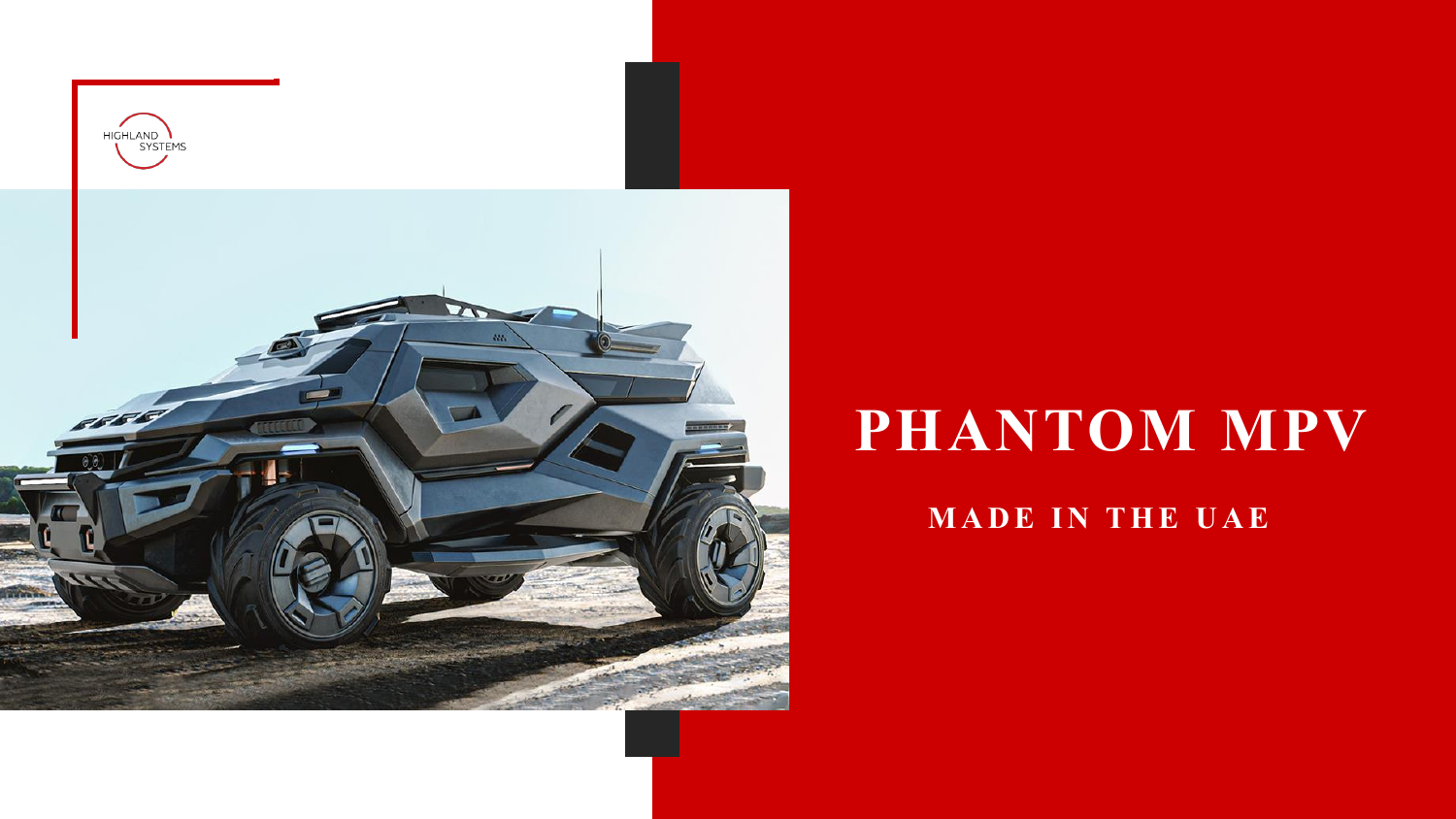#### **PHANTOM MPV**

Phantom MPV is a highly mobile B6 Armored Vehicle which is capable of operating across a wide range of the harshest terrains, with exceptional off-road mobility, high performance and provides the latest technologies in ballistic, IED and mine blast protection. The Phantom Vehicle can be configured for a variety of military and government specific operations and customized to accommodate a range of user specific equipment.

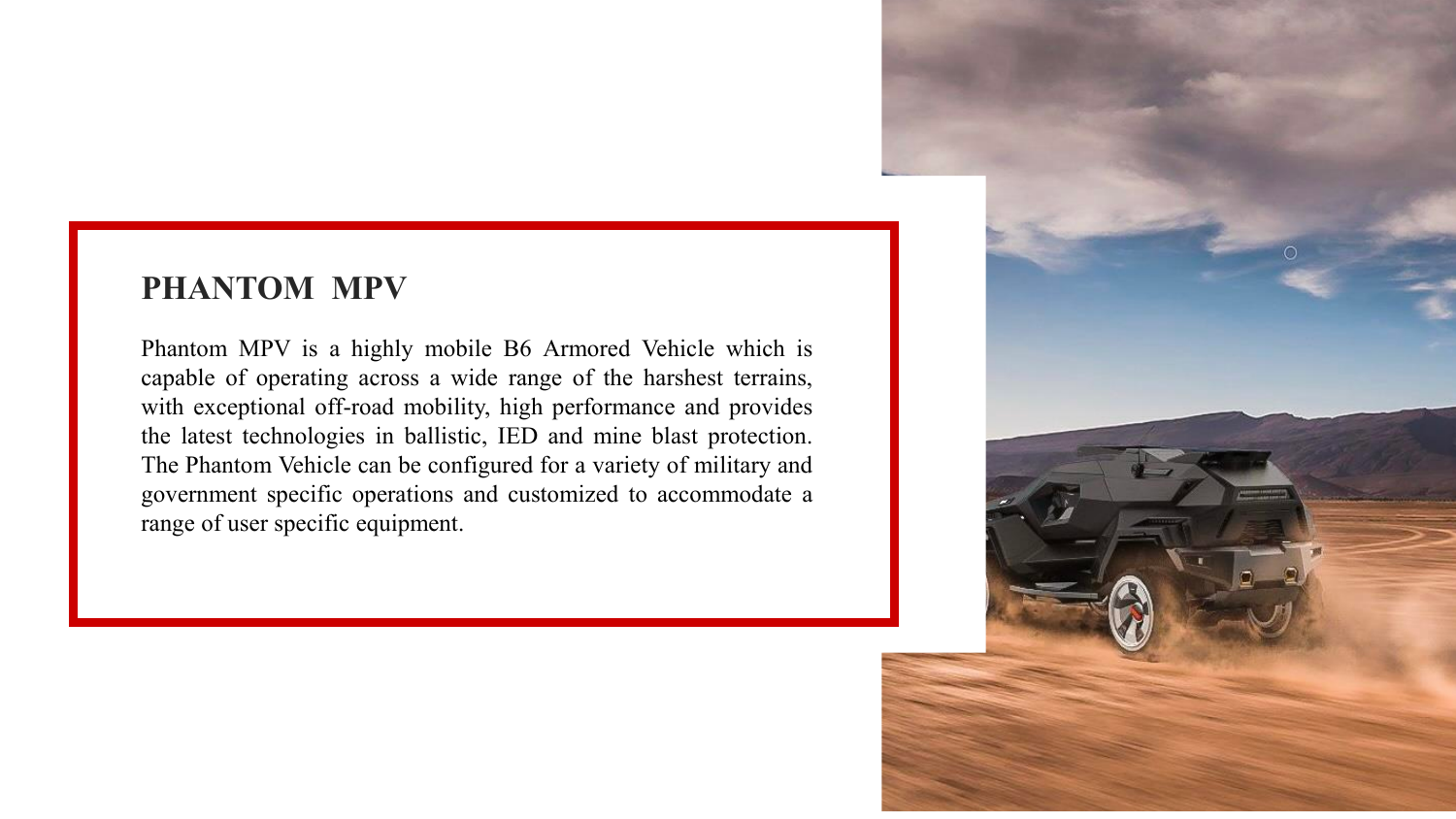



### **SPECIFICATIONS**

| <b>DIMENSIONS</b>                 |                       |
|-----------------------------------|-----------------------|
| Width                             | 2300 mm               |
| Height                            | 2200 mm               |
| Length                            | 5300 mm               |
| Torque                            | 12000 Nm              |
| Curb Weight                       | 6000 KG               |
| Seating Capacity                  | n                     |
| <b>PERFORMANCE</b>                |                       |
| Fuel                              | Diesel                |
| Land Speed                        | Max 160 kmph          |
| Climb                             | 75%                   |
| <b>Overcoming Water Obstacles</b> | up to $1,6 \text{ m}$ |
| Armoring Level                    | CEN/B6                |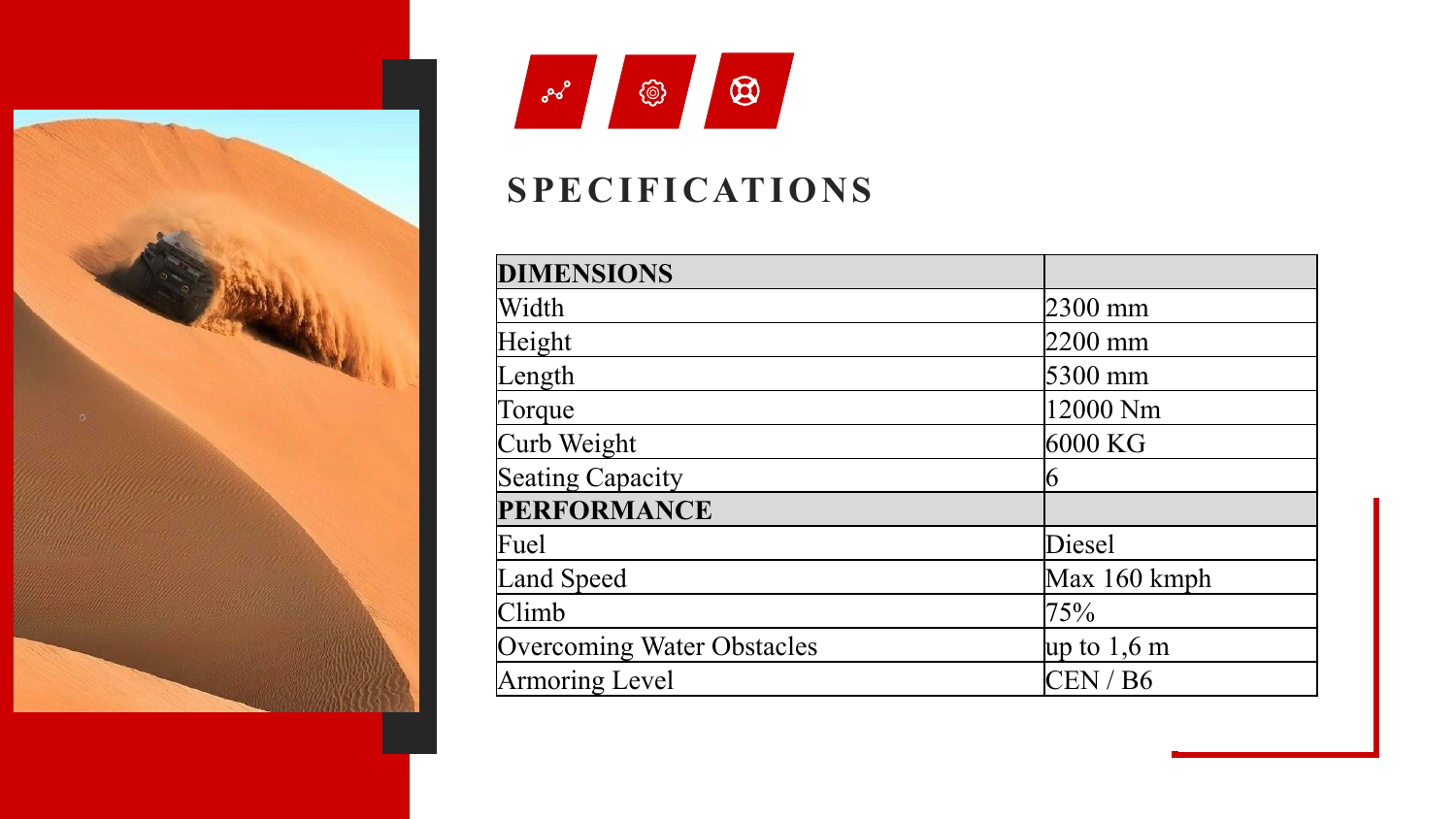



#### **SPECIFICATIONS**

| <b>RANGE</b>                                        |                          |
|-----------------------------------------------------|--------------------------|
| Hybrid Mode                                         | 18 hours                 |
| Generator Only Mode                                 | $\vert 8, 5 \vert$ hours |
| <b>Battery Only Mode</b>                            | $3,5$ hours              |
| With speed 140-160 km / hour battery operating time | $ 1,5$ hours             |
| Engine Type                                         | $ 1,600$ horse power     |
| Ground Clearance                                    | $50 \text{ cm}$          |
| <b>PERFORMANCE</b>                                  |                          |
| Generator                                           | 220 - 380 V / 40 kW      |
| <b>Battery Power</b>                                | 120 kW                   |
| Armoring Level                                      | CEN/B6                   |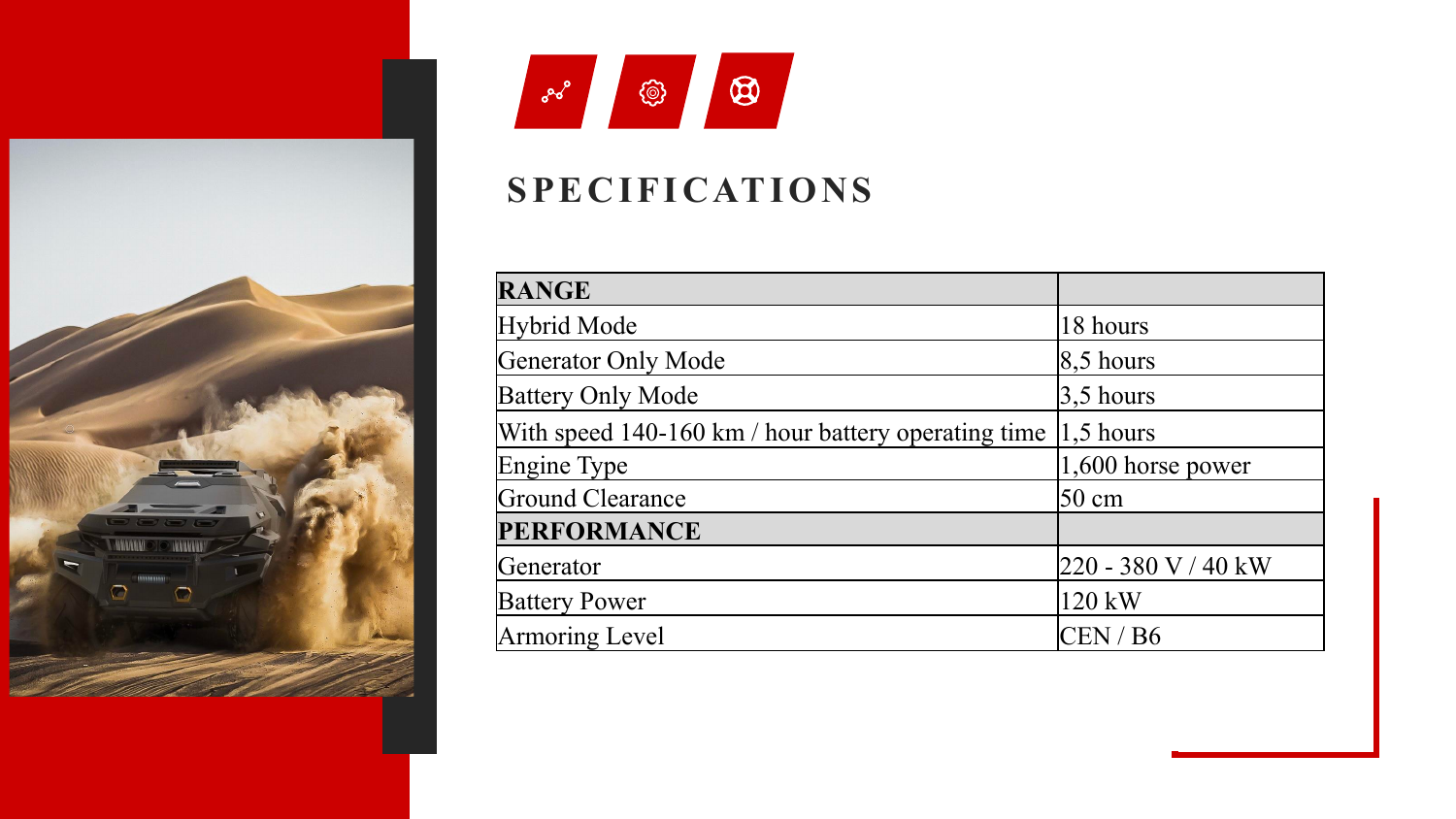

### **PHANTOM ARMOURED MPV**

 $\boldsymbol{\Omega}_{\alpha}^{\alpha}$ ₩  $\mathbf{Q}_{\alpha}^{\mathcal{U}}$